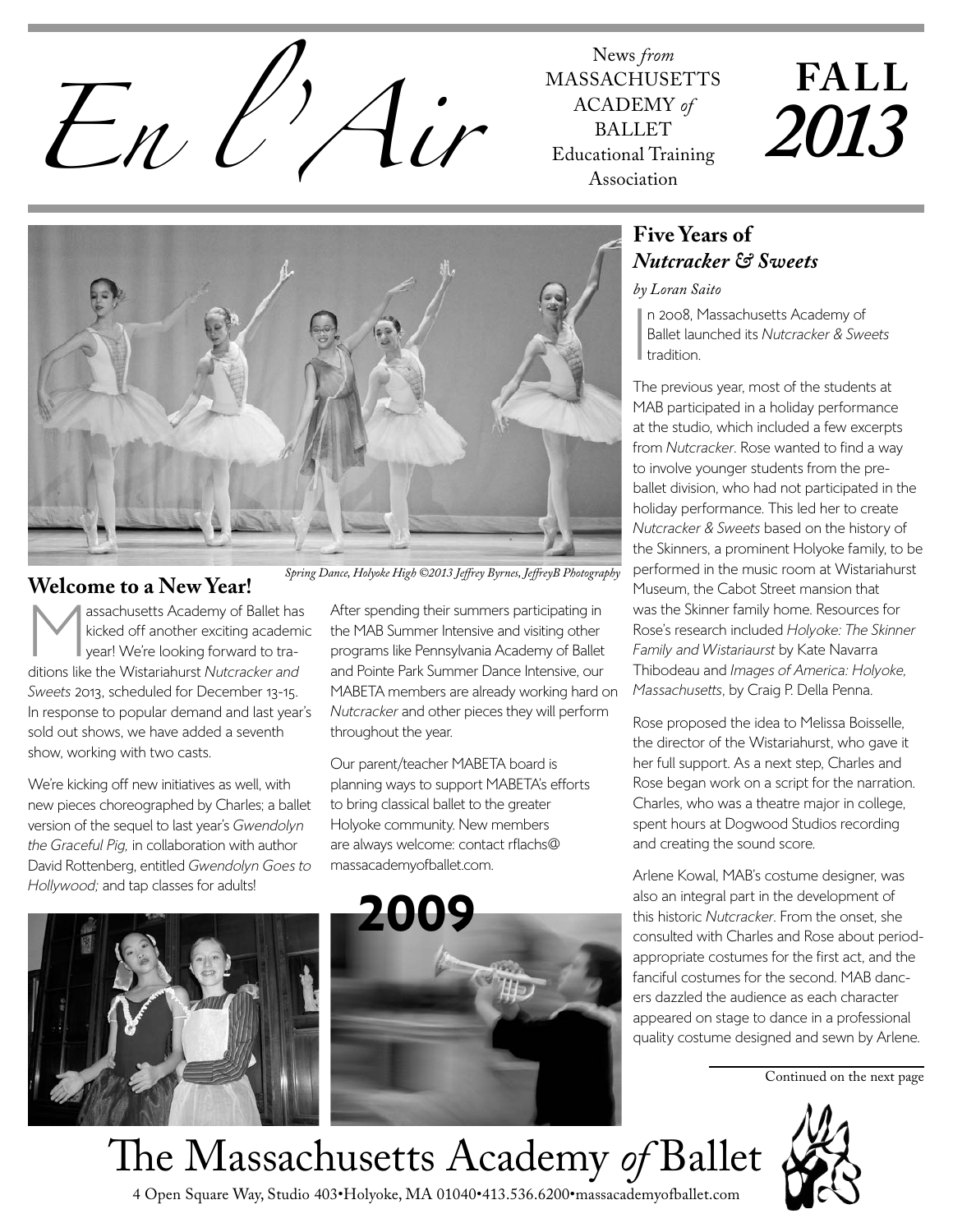# *En L'Air*

#### Nutcracker & Sweets, continued from page 1

In 2008, the first year of *Nutcracker & Sweets*, MAB offered just two performances to the public, with very few roles: just William Skinner, young Ruth and William, dolls, mice, soldiers, snowflakes and four divertissement dancers in the second act: Hot Cocoa, Mandarin Tea, Ribbon Candy, and Hot Coffee.

Each year since then, Rose and Charles have adapted the individual *Nutcracker* pieces to the individual strengths and characters of the dancers in the school. Charles has returned often to the Dogwood Studios and edited the audio as needed to include new scenes. Additions in 2012 included the "Waltz of the Flowers," and a state-of-the-art lighting design. The enthusiastic response from the local community was encouragement enough to continue *Nutcracker & Sweets* as an annual cultural family event. Now *Nutcracker & Sweets* is 50 minutes in length, with nearly 30 roles for dancers, and MAB will offer the community seven performances in one weekend!

MAB's relationship with the Wistariahurst Museum also grew as systems were developed to improve each year's production and challenges with the space were addressed. The staff and volunteers of both organizations de-



veloped systems that work well for all. Some students and parent volunteers still recall the first year at Wistariahurst, when dancers processed from the dressing rooms to the music room across the shiny, freshly waxed wood floors, only to discover they had picked up wax on their ballet slippers and pointe shoes and transferred it onto their dance floor, making for a slippery performance! Now everyone wears socks over their slippers until they're safely in the backstage area.

MAB dancers and volunteers are thrilled to have access to the beautiful rooms and performance space at Wistariahurst. MAB students treat the space respectfully and lovingly; the Skinner family would be proud of the magic the dancers bring to their music room.

*Nutcracker & Sweets* is the hottest holiday ticket in town—audiences seem to agree that a Historic Holyoke *Nutcracker* in the Skinner mansion is an event not to be missed. This year even the mayor of Holyoke plans to attend! What will the next five years bring?





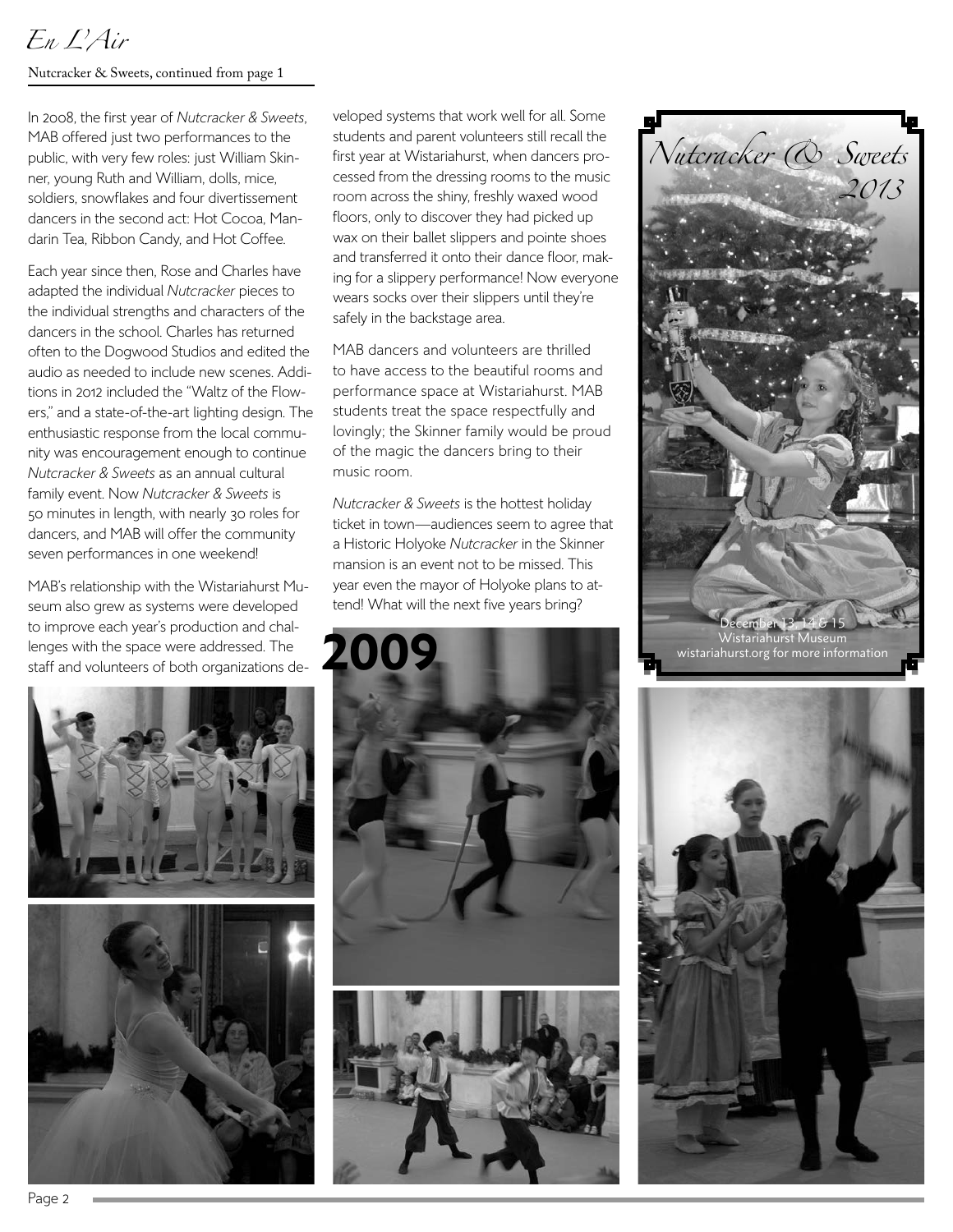News *from* MASSACHUSETTS ACADEMY *of* BALLET Educational Training Association • Fall 2013

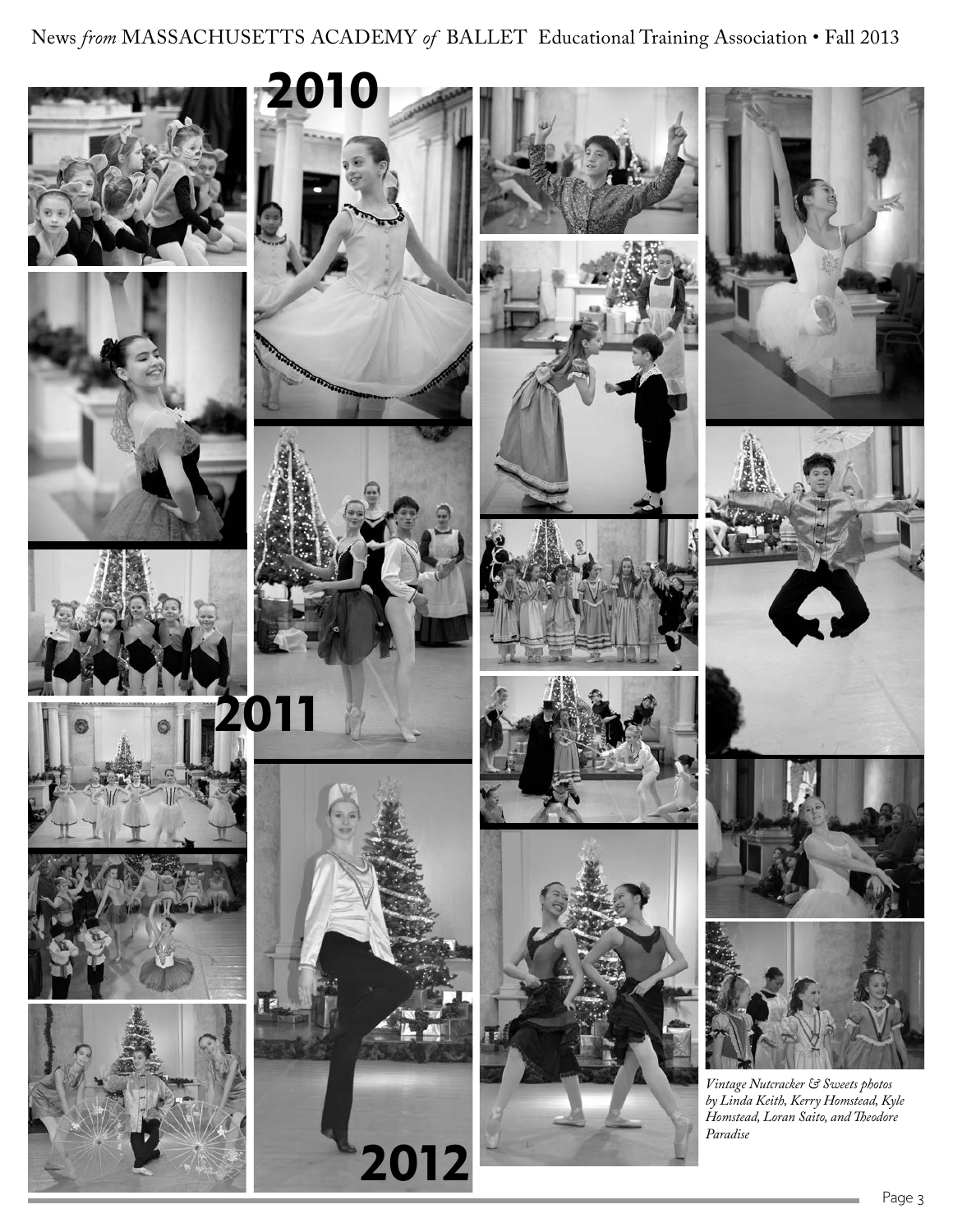# *En L'Air* **MAB Summer Dance Camp 2013!**



# **MABETA Member Profile: Isabelle Luu-Li Haas**

#### *by MAB Student Molly Czitrom*

Sixteen-year-old Isabelle Luu-Li Haas, who attends Pioneer Valley Performing Arts High School in South Hadley, has been a serious and dedicated ballet student at the Massachusetts Academy of Ballet since 5<sup>th</sup> grade.

Training five days a week at the studio and also at school, she loves that in ballet there is a "right and wrong" way to perform it. "It's almost like a formula," Haas says, "There's a certain way to do it, yet you can still add your own artistry to it. That's what I love about it." Haas' favorite variation that she has performed was "Diana and Acteon" from the ballet *Esmeralda*, which she performed last spring with Roger Creel in the



Spring Ballet for the Massachusetts Academy of Ballet.

Haas' love for ballet is strong, but she also says that the hardest thing about ballet is to keep

up the motivation, "It's really hard not to get discouraged on some days. The only thing you can do is keep working really hard and push through it," Haas says. Her favorite part of ballet class is grand allegro, and when she dances she hopes that people see all of the dedication she puts in. She also hopes that people see her as being taller when she dances!

When she's not dancing, Haas likes to hang out with her friends and sleep. She also claims that her guilty pleasure is pumpkin pie. Some of Haas' role models in the ballet world are Maria Kotchekova, who is a dancer in the San Francisco Ballet Company, and also Yuka Oba, who is a dancer in the Grand Rapids Ballet Company with Rose's and Charles' daughter, Connie Flachs. Haas also claims that she would like to marry her dream man, Sergei Polunin, who danced with the Royal Ballet Company.

In the future, Haas would like to join a ballet company, and if not possible then she would love to do more commercial and contemporary dance. Haas also looks forward to dancing in *The Nutcracker* with the Massachusetts Academy of Ballet in December. She is double-cast with Anastasia Lusnia as the Sugar Plum Fairy and the Mouse Queen, and will also be dancing as the Russian.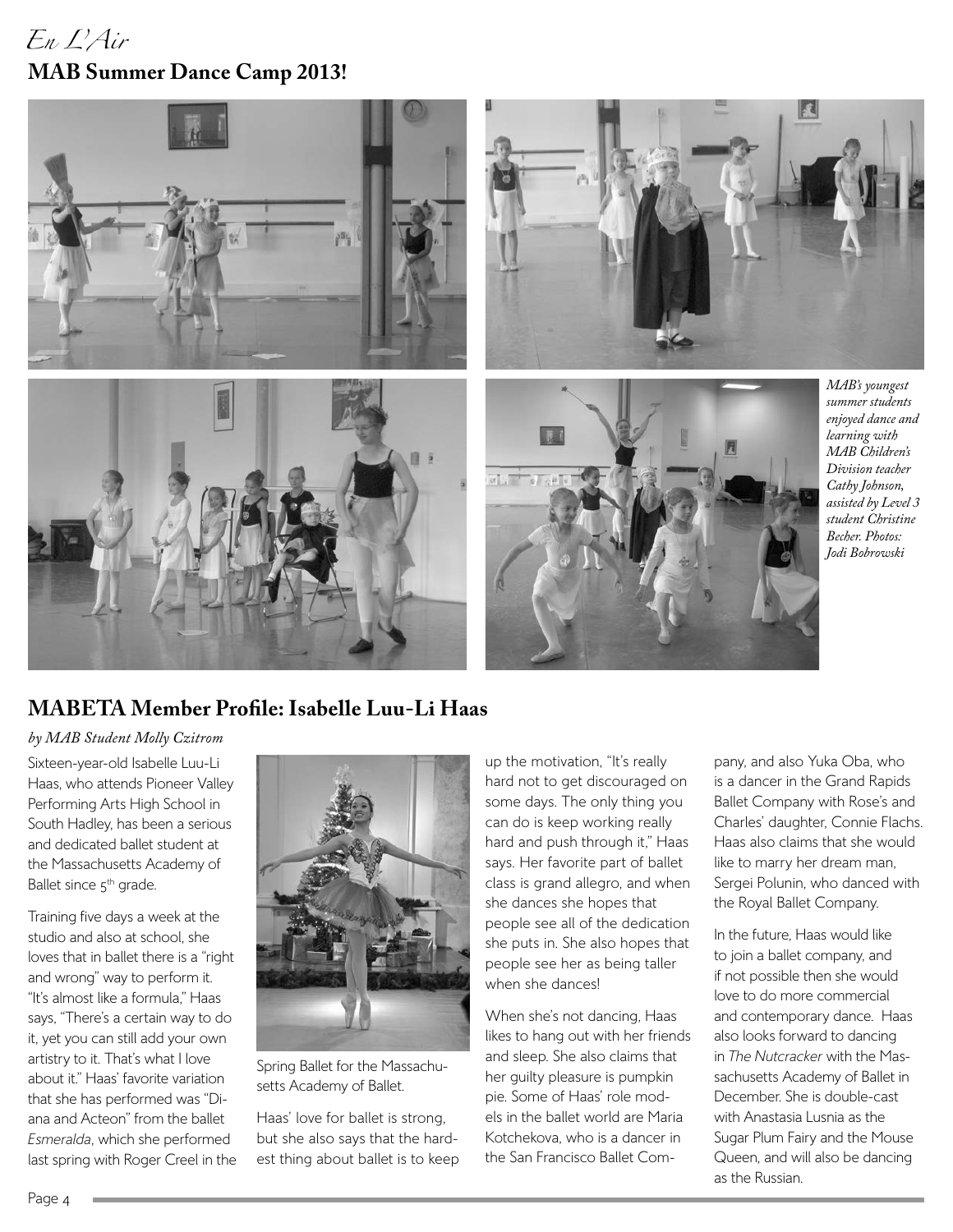### News *from* MASSACHUSETTS ACADEMY *of* BALLET Educational Training Association • Fall 2013

### **Alumni Updates**



*Photo: Joshua Sugiyama Photography*

**rachel aylward** graduated with a dual degree in Dance (BA) and Marketing (BBA) in May 2013 from UMass Amherst. After graduation, she relocated to New York City to pursue a performance career. She has been actively auditioning for theater, TV, and film and has received a number of callbacks for both regional theaters and national touring productions. Slowly but surely she is building her relationships in and knowledge of this industry. Broadway has always been a dream of hers and she will continue to work toward living that dream! On training with Rose and Charles Flachs, she said "MAB provided me with an indispensable technical foundation for which I am grateful each time I dance." Her advice to aspiring performers is to "feel gratitude each time your hand rests at the barre. The studio is where you can get to know yourself as a dancer and as a person...Find ways to cherish these moments--even the hard ones!"

**kelsey chamberlain** Last summer, Rose and Charles invited Kelsey to sign her name on the studio wall after she signed with her first professional company, ME Dance in Orlando, FL.

**connie flachs** While Grand Rapids Ballet technically just completed the first program of the 2013-2014 season (*Dracula*), we've done work on many more ballets. We began the season working with Olivier Wevers on a brand new production of *A Midsummer Night's Dream* in which I'm dancing the role of Hermia, and learning a piece by Annabelle Lopez Ochoa that we will be performing in 2014. I danced in an excerpt of Balanchine's *Four Temperaments* for the season's opening gala and we've done numerous photo/ video shoots for the new website and promotions. Now that *Dracula* has come to a close (I was one of Dracula's brides or Lucy, the innocent girl who ends up eating babies after Dracula bites her), we've moved on to *Nutcracker* rehearsals, although I'm performing the *Romeo and Juliet* balcony pas in a few days and we'll also begin to work on Jose Limon's *The Moor's Pavane*. Apparently, I've been busy!



*Photos courtesy Connie Flachs*





**roger creel** Having joined the Louisville Ballet this fall as a Company Artist, I am once again a novice at the bottom of the ladder and it is humbling. The dancers who dance leads either attended no college or majored in dance at conservatory college programs like Indiana University or Oklahoma University. They have spent their lives syncing their bodies to their minds and match impressive technique with that capacity we dancers all crave: the ability to speak through motion. Having performed *Swan Lake* and a studio series already this fall, we head into a full December of *Nutcracker*, with *La Sylphide*, three contemporary ballets, and more in the spring.

I have a lot of catching up to do, and have discovered that light calmness often succeeds where brute effort cannot. So I learn and watch, grateful every day for the training that Rose and Charles gave me at MAB, grateful that they insisted on reléve during frappé combinations and on doing petite allegro in reverse. As with most dreams, this dream has more clay feet than I imagined, and new dreams grow on top of the old, but even so there is much joy to be had in the life of a professional dancer.



*Photo: Sandy Thiessen*

LIAM **SAITO** is in his 2<sup>nd</sup> year of study in the Royal Winnipeg Ballet School Professional Division. He is having a busy fall as he prepares to tour with the school's annual Concert Hour, to participate in the annual First Steps student choreography competition, and to dance the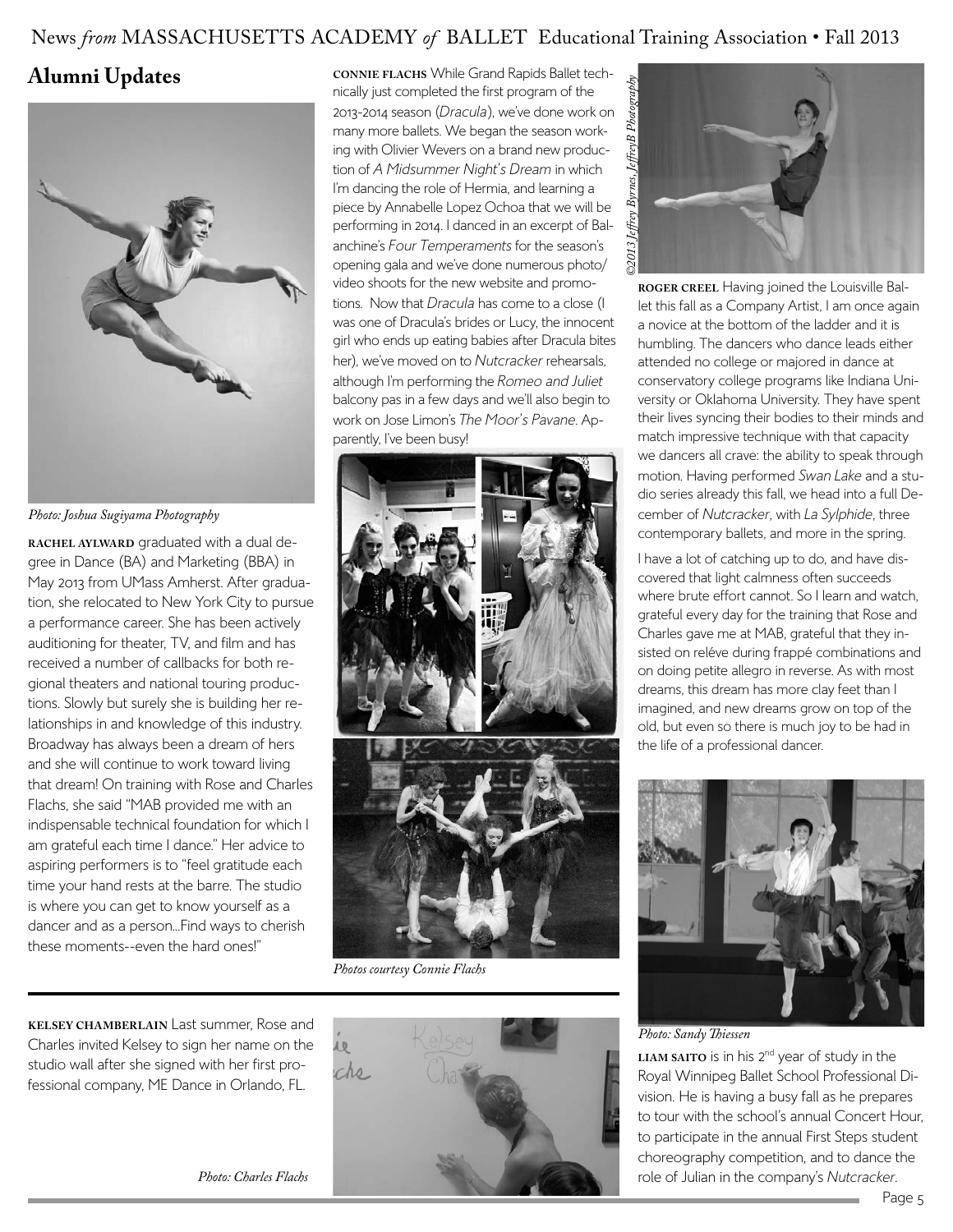# *En L'Air*

# **MAB in Europe!**

#### **Rose & Charles hit the international scene with CORPS de Ballet International**

*MABETA Board Member Amy Crowley talked with Rose & Charles about their experience in Europe this summer.*

#### **When did you go to Europe and for how long?**

In June we traveled to Paris, France to attend the CORPS de Ballet International's 15th annual teacher conference. We stayed in Paris for a week and then visited our friend, and choreographer, Kinsun Chan, in Switzerland. Our children, Connie and Nathaniel, came with us.

#### **What is the CORPS de Ballet International?**

The CORPS de Ballet International is a professional organization dedicated to the development, exploration, and advancement of ballet in higher education. Many college dance departments are primarily focused on modern dance, so it is extremely important to have this network to support and mentor teachers of ballet. The CORPS was formed 15 years ago, and we are both founding members. More than 60 institutions from the US, Canada, and England belong to the CORPS. At each conference, the CORPS gives a Lifetime Achievement Award to someone who has furthered the growth of ballet in higher education and has made valuable contributions to ballet departments, through administration, teaching, choreography, mentoring or research. This year we honored Professor Emeritus Richard Sias from Florida State University. He is the original founder of the CORPS and its first president.

#### **Did you gain any insights on the current state or future of ballet?**

Yes, we learn so much every year talking to colleagues and taking classes. The conference is set up with presentations of academic papers, classes, movement workshops, and activities with guest teachers and choreographers. We also had a private tour of the Palais Garnier and the Palace of Versailles.

This year, choreographer Alexandre Münz presented a new method of ballet instruction called Spine Advanced Functional Empowerment (S.A.F.E.). During his time as a professional ballet dancer, he suffered an injury which inspired him to create a new instructional technique that can develop more resilient dancers. Traditional ballet involves using a set of muscles in a specific way (dancing with legs turned out). The S.A.F.E.



*Rose & Charles in front of the Paris Opera, June 2013*

method also exercises the reciprocal, or opposite, muscles (dancing with legs turned in) to strengthen the muscle structure as a whole and thus prevent injury. This is particularly necessary today because ballet choreography now includes new types of movement that do not always require dancers to be turned out. It is difficult for a dancer trained only in the traditional method to do both and not face injury.

**How would the S.A.F.E. method fit with the Vaganova method you teach here at MAB?** Agrippina Vaganova believed that ballet should continuously evolve to support new choreographic methods, so the two would be compatible. We are already incorporating some concepts into classes at MAB.

#### **Is there a difference in attitude toward ballet between Europeans and Americans?**

Alexandre Münz explained that ballet training in France is historically oriented and can, at times, be somewhat restrictive. France is where ballet originated, so this viewpoint is somewhat understandable. American training on the other hand often incorporates new ideas to reflect the current trends of choreography. Europeans have a great respect for ballet as do Americans; however, some of the European companies are funded in such a way that becoming a ballet dancer can be a lifelong profession that is supported by the government, the society, and the culture.

#### **Did you attend any dance performances?**

Yes, we saw the Paris Opera Ballet's opening night of *La Sylphide*. It was stunning and inspiring. In Zurich, we attended an eveninglength dance work entitled *Listen*, choreographed by our friend, Kinsun Chan. The work was created on hearing-impaired actors and dancers, and five professional dancers from Zurich. A famous improvisational percussionist in Switzerland performed the music, creating the sound score by drumming on blocks that were incorporated into the choreography. The deaf dancers were able to feel the reverberations and use that rhythm with their movement. The dancers told their personal stories through the movement using dance and sign language. It was an amazing creation and touched us deeply. Seeing original, creative works like this is truly inspiring.

#### **All in all, was it a successful trip?**

We always come back from these conferences very enthused and ready to dive back into teaching. However, this was our first conference overseas, so it was extra special. We had a great trip, spending time with our children in Europe visiting gardens and museums, and taking in the wealth of history, architecture, and culture embedded in the beautiful old cities of Paris, Zurich, and Basel.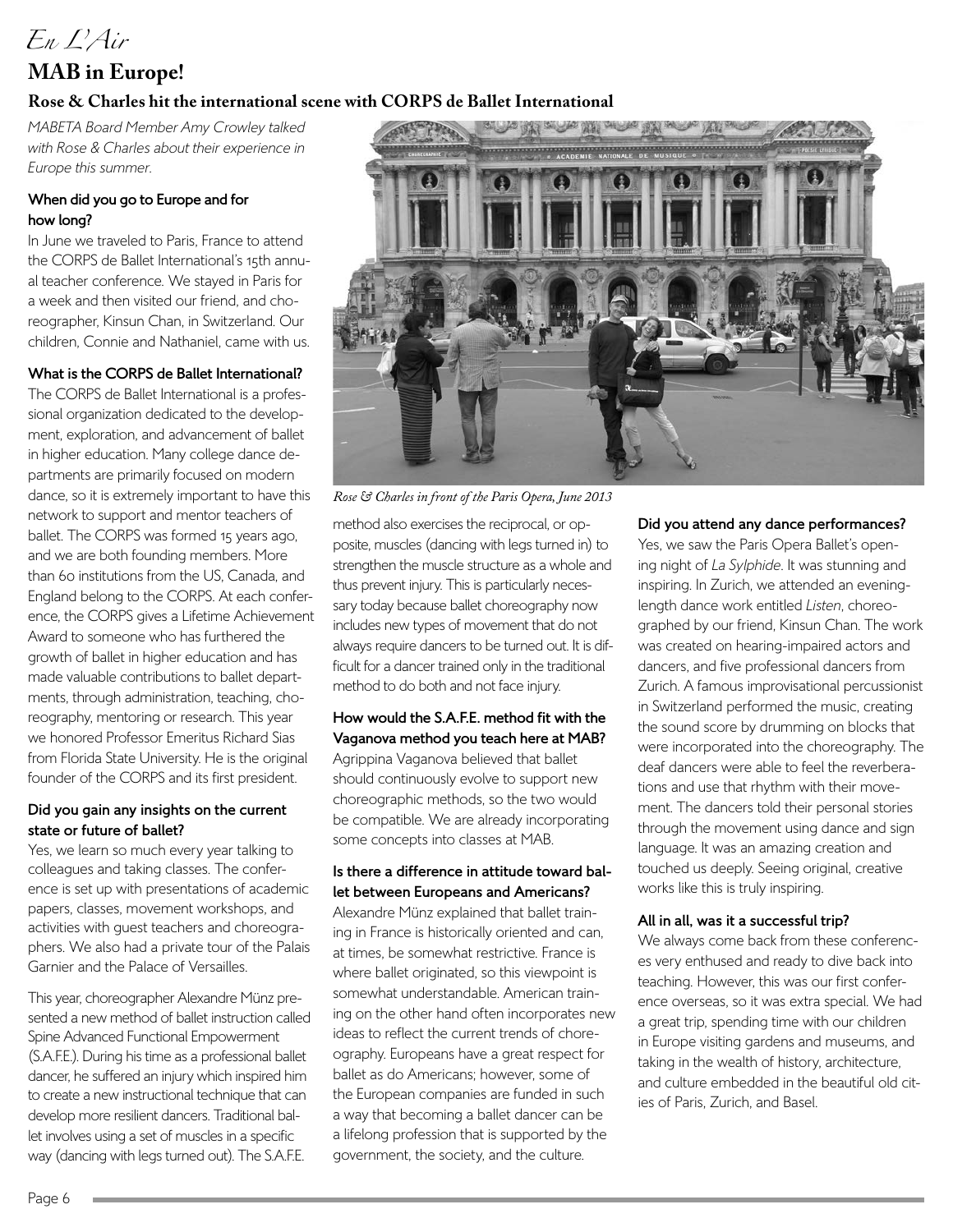## News *from* MASSACHUSETTS ACADEMY *of* BALLET Educational Training Association • Fall 2013

### **Spring Dance Performance 2013**

*©2013 Jeffrey Byrnes, JeffreyB Photography*



⋥ Massachusetts Academy of<br>
Ballet Educational Training<br>
Association, MABETA, is Ballet Educational Training a non-profit 501(c)3 organization dedicated to educating the residents of Holyoke, MA and the surrounding communities about the art of classical ballet through performances and lecture demonstrations at schools, senior centers, and other community venues.

lρ

MABETA Board Members: Amy Crowley, Meryl Fingrudt, Charles Flachs, Rose Marie Flachs, Deborah Haas, Cathy Johnson, Navae Fenwick Rodriguez, Loran Saito, Margaret Tonelli, and MJ Wraga







### **Thank you MABETA Donors!**

Susan and Ralph Chamberlain Roland and Mary Haas Elizabeth Odell and Nancy Maynard Bruce and Cristine Rockwell Springfield Women's League for the Arts Holyoke Cultural Council Massachusetts Cultural Council

# **MABETA Members**

Athina Alimos, Molly Czitrom, Emlyn Fenwick-Homstead, Izzy Luu Li Haas, Anastasia Lusnia, and Erica Maillet